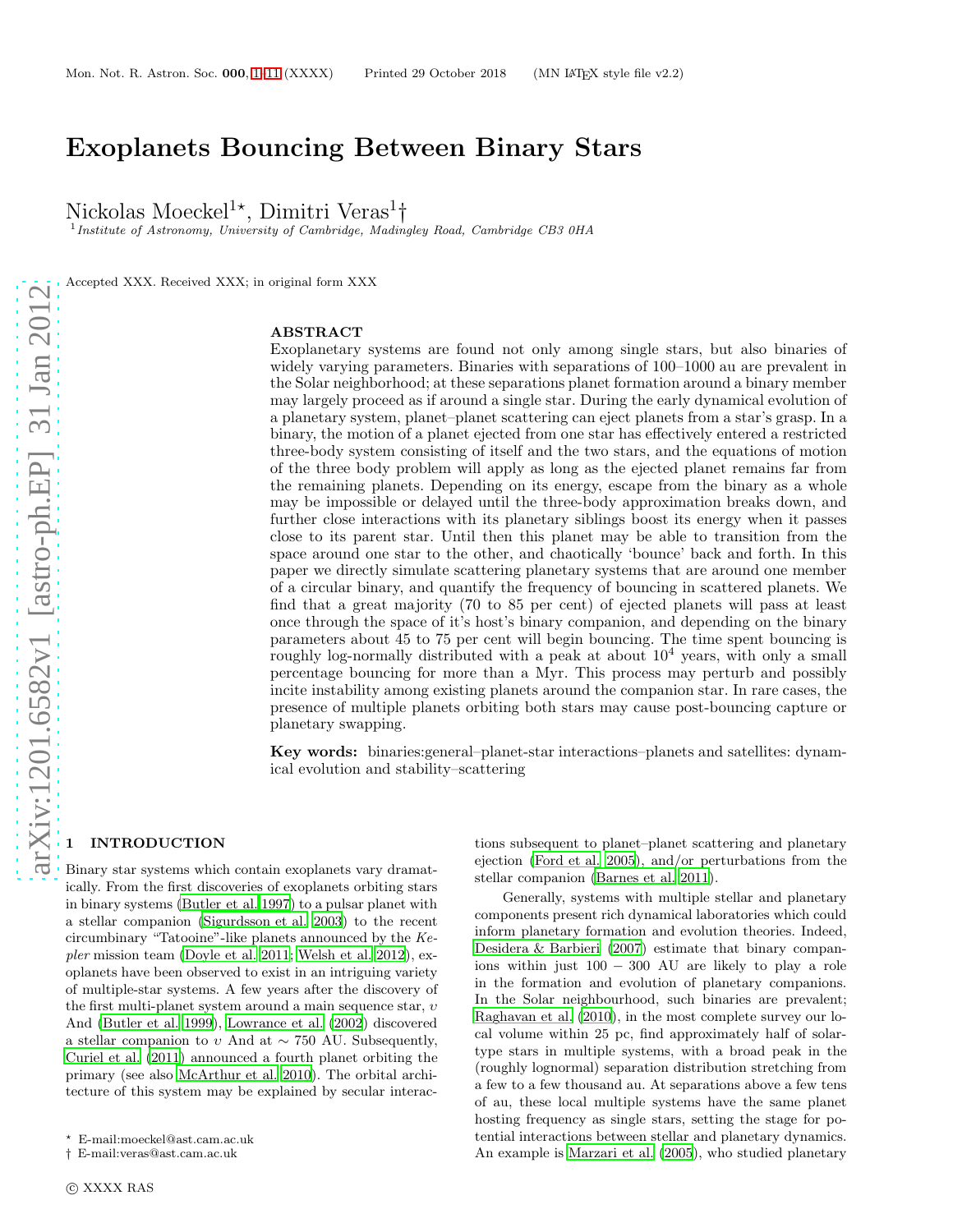systems undergoing planet–planet scattering from around a star with a binary companion. While the focus of that work was on the orbits of the unejected planets, they found that the binary companion participated directly in the planet scattering, and a few per cent of the ejectees collided with the binary partner; interaction between the binary star and the planets of the most direct sort.

Here, we investigate planetary transfer between stellar companions subsequent to planet–planet scattering. In contrast to [Marzari et al. \(2005](#page-10-11)), we are most interested in the planets that are ejected from their host star rather than the planetary system left behind. Our motivation is best illustrated by considering the motion of test particles in the planar circular restricted three body problem (planar CR3BP). The planar CR3BP, whose early form was established by Euler and Lagrange in 1772 (see [Barrow-Green 1997\)](#page-9-1), describes the motion of a massless particle subjected to the force of two massive bodies moving in circular orbits such that all bodies are coplanar.The CR3BP (in its planar form or its extension into three dimensions, the 3D CR3BP, e.g. [Szebehely & Peters 1967;](#page-10-12) [Marchal 1990](#page-10-13)) is well suited to describing the motion of an extrasolar planet orbiting one or both stars of a circular binary system; even the most massive planets, at about 13  $M_J$  [\(Burrows et al. 1997](#page-9-2)), are < 10 per cent as massive as the lowest-known exoplanet host star mass (as of 3[1](#page-1-0) January, 2012, 0.13  $M_{\odot}$  for KOI-691)<sup>1</sup>. However, in the vast majority of cases, the planet/star mass ratio is much less than 1 per cent. Hence, in binary systems with multiple planets, the motion of a planet will be dictated by the CR3BP as long as the perturbations from the other planets are negligible. This situation arises when one planet is sufficiently far away from the others, which may occur subsequent to planet-planet scattering.

The position and velocity of this planet, as well as the masses and separations of the two stars, determine what regimes of motion are possible for the planet. [Jacobi \(1836](#page-10-14)) showed that these quantities are related by a constant of the motion, C, such that

<span id="page-1-2"></span>
$$
C = x^{2} + y^{2} + 2\left(\frac{\mu_{p}}{r_{p}} + \frac{\mu_{s}}{r_{s}}\right) - \dot{x}^{2} - \dot{y}^{2} - \dot{z}^{2}, \qquad (1)
$$

where the position  $(x, y, z)$  and velocity  $(\dot{x}, \dot{y}, \dot{z})$  of the planet are computed with respect to the origin of a frame rotating with a mean motion of unity about the center of mass of the stars such that  $\mu_p = GM_p$ ,  $\mu_s = GM_s$ ,  $\mu_p + \mu_s = 1$ and where  $r_p$  and  $r_s$  represent the distance of the planet to the primary and secondary, respectively. Later, [Hill \(1878](#page-10-15)) linked given values of C with regions of space which are allowed or forbidden.

Figure [1](#page-1-1) shows examples of these regions in the planar case, i.e.  $z = \dot{z} = 0$  in equation [1.](#page-1-2) Suppose a massless planet is initially orbiting the primary. Then, the trajectory of the planet is given by the continuous line, the primary and the secondary are represented by the large red and blue dots on the left and right respectively, and the gray areas show regions that the planet cannot access. The relative masses of the stars here are  $\mu_s/\mu_p = 0.3$ . In the  $C = 5$  plot, the planet is restricted to orbiting the primary. In the  $C = 3.7$ 



<span id="page-1-1"></span>Figure 1. Curves of zero velocity in the dimensionless synodic frame of a circular binary system. In this frame the stars (red and blue dots) are fixed in space. The gray regions show inaccessible regions for test particles with the labeled value of the Jacobian integral. The continuous lines show example orbits at these energies, each originating in the space around the more massive star. At even lower values of the Jacobian constant, the forbidden regions contract around the  $L_4$  and  $L_5$  Lagrange points before vanishing.

plot, the planet may orbit either the primary or secondary, and further, freely travel in between each star's sphere of influence via the connecting region centered on the stars'  $L_1$  Lagrange point. The bottom two plots illustrate different ways in which the planet can escape the system; the  $C = 3.1$ plot demonstrates how the planet can orbit both stars before escaping. While this illustration is in the framework of the planar CR3BP, such transiting orbits exist in the 3D case as well (e.g. Gómez et al. 2004).

A planet forming around one star of a widely<sup>[2](#page-1-3)</sup> separated binary will be in the limit shown in the upper left panel of Figure [1,](#page-1-1) although the C value of this planet will constantly change if there are other planets around one or both stars. However, this change is significant only during close approaches with the other planets. Planet-planet scattering may cause a sudden decrease in  $C$ , enough to open up the gap around  $L_1$  seen in the  $C = 3.7$  plot but not enough to enable escape the system through the exterior  $L_2$  and  $L_3$ Lagrange points, as seen in the  $C = 3.5$  and  $C = 3.1$  plots. In this case, the planet may 'bounce' between the stars. If the planet is scattered far enough away from the other planets, then C might maintain a value that allows this behavior to continue on appreciable timescales. Here, we explore this possibility, and characterize the prospects and consequences for planetary escape and capture that is internal to a binary stellar system.

Because planets are not massless, and we wish to treat planet-planet scattering accurately, we cannot rely solely on

<span id="page-1-3"></span><sup>2</sup> 'Widely' for these purposes is loosely defined as a system with semi-major axes such that  $a_{binary} \gg a_{planets}$ , so that the planets are initially orbiting a single star.

<span id="page-1-0"></span><sup>1</sup> http://exoplanets.org/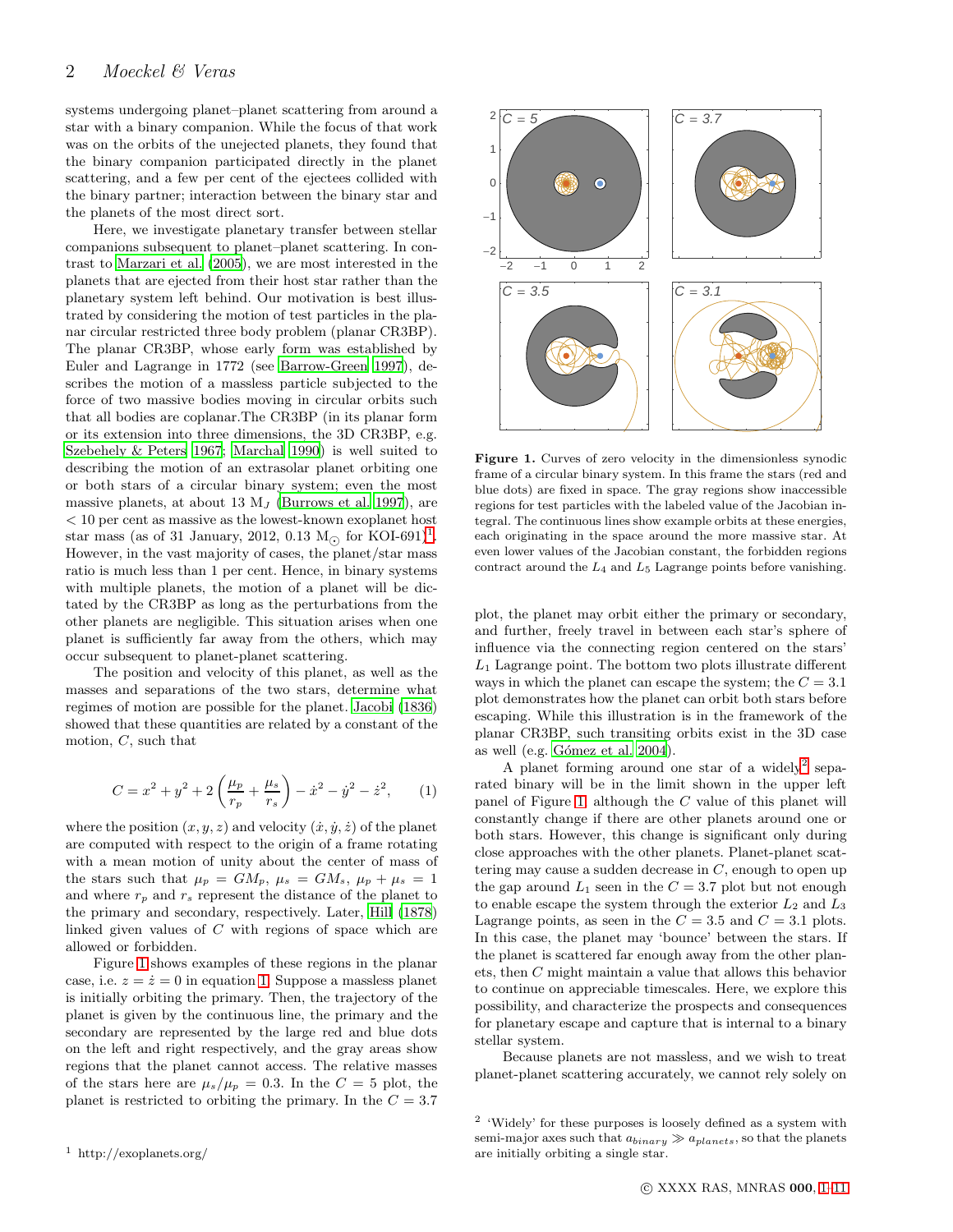

<span id="page-2-2"></span>Figure 2. Tests of the integrator used in this paper. Left: Integration of a planet with eccentricity  $e = 0.999$  for 1000 orbital periods. The errors in energy and angular momentum are small and periodic, with no systematic drift. There is, however, a small linear drift in the longitude of perihelion. *Middle:* Paths of the stars in the Pythagorean problem through  $t = 80$ . In each panel the positions of the bodies at the end of the time interval are shown with dots. Right: A test presented in [Naoz et al. \(2011](#page-10-17)): a system with an inner binary consisting of a 1 M<sub>☉</sub> star and a 1 M<sub>J</sub> planet on an  $a = 6$  au,  $e = 0.001$ ,  $i = 64.7^{\circ}$  orbit, with a 40 M<sub>J</sub> companion on an  $a = 100$ au,  $e = 0.6$ ,  $i = 0.3^{\circ}$  orbit. The longitude of pericenter of both companions are initially zero. The inclination and eccentricity of the inner planet are plotted as it undergoes Kozai oscillations, including switches from prograde to retrograde orbits. The agreement to the integrations in [Naoz et al. \(2011\)](#page-10-17) is excellent.

the analytical structure of the planar or 3D CR3BP for our explorations. In particular, planets often reach ejection velocities via a series of encounters that send them progressively farther from their host star. This rules out introducing test particles with a spectrum of energies in the CR3BP. If ejections were dominantly the result of single encounters, the CR3BP would be more readily and directly applicable, although even then we would need to introduce a stochastic forcing effect within a certain distance of the host star to account for possible interactions with the remaining planets. We therefore turn to direct numerical simulation. Because N-body codes designed to study planetary systems often rely on the presence of one massive central object that dominates the motion of the other bodies, we constructed a simple and flexible integrator to investigate planetary bouncing. This code and its tests are described in Section [2.](#page-2-0) In Section [3,](#page-3-0) we describe ensembles of simulations with the code, and show that bouncing is the dominant behaviour of planets leaving a binary system via planet–planet scattering. We discuss the results and future extensions of this work in Section [4,](#page-8-0) and then briefly conclude in Section [5.](#page-9-3)

### <span id="page-2-0"></span>2 THE CODE

The N-body code we use is built upon a basic fourth-order Hermite integrator, written by P. Hut<sup>[3](#page-2-1)</sup>. The straightforward structure of the code makes it easy to adapt for different purposes, although this comes at the sacrifice of fine-tuning that could speed up the code if it were tailored to specific problems. Our modifications and tests are detailed here.

#### 2.1 Integration Algorthim

<span id="page-2-1"></span>In its implicit form, the Hermite method is time symmetric and exhibits no drift in energy when integrating periodic orbits. In practice, an explicit approximation to the implicit method is usually used, following a PEC (predict–evaluate– correct) cycle. This approach is commonly applied to stellar dynamics problems, where supplementary methods (e.g. KS regularisation, [Kustaanheimo & Stiefel 1965\)](#page-10-18) are used to avoid systematic errors in long lived systems with periodic motion. In order for the method to be suitable for studying planetary systems, the implicit version of the Hermite integrator must be used. To achieve this we make two modifications to the base code. First, we iterate over the evaluation of the force and its time derivative and the correction to the predicted values, converting to a  $P(EC)^n$  method [\(Kokubo et al. 1998](#page-10-19)). This iteration process converges to the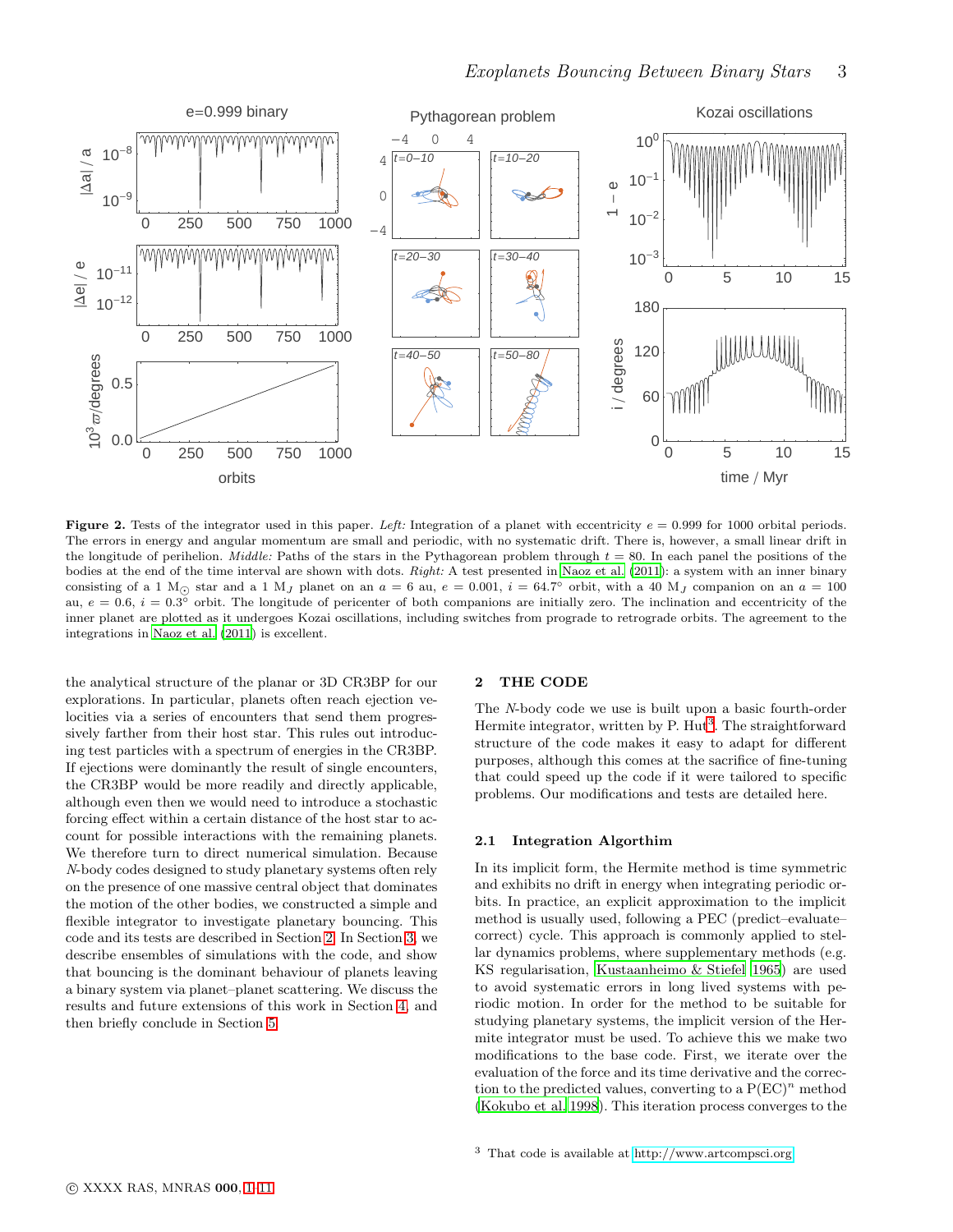implicit Hermite solution, at the expense of multiple force evaluations. In practice, we use a single iteration,  $n = 2$ .

With fixed timesteps, the  $P(EC)^n$  method would yield excellent energy conservation. When timesteps are allowed to be variable, the timesteps must be chosen to be symmetrical functions of the system's state at the beginning and end of the timestep in order to retain the energy conserving features of the Hermite scheme. When all the particles share the same timestep, as in our code, this is straightforward to implement, following the method of [Hut et al. \(1995\)](#page-10-20). This approach requires iterations over the timestep choice, and we again use one iteration here. A single timestep then involves one iteration for the  $P(EC)^n$  integrator, wrapped inside another iteration for the timestep determination. The result is a robust and flexible integrator for small-N systems with no preferred dominant force or geometry.

The timestep requested by each pair of particles  $i, j$ with relative separation  $r_{ii}$ , velocity  $v_{ii}$ , and acceleration  $a_{ii}$ is proportional to the minimum of their estimated free fall and collision times, the latter under unaccelerated motion:  $\delta t_{ij} = \eta \min[(a_{ij}/r_{ij})^{1/2}, r_{ij}/v_{ij}]$ . The system timestep for a given particle state is then the minimum of this quantity over all particle pairs; this estimate is used in the timestep symmetry iteration. In the simulations presented here we set the control parameter  $\eta = 0.02$ , yielding typical relative energy errors of the order 10<sup>−</sup><sup>8</sup> , and relative angular momentum errors of the order  $10^{-11}$ .

#### 2.2 Tests

In order to verify the integrator's capabilities to follow planetary dynamics, we have performed several tests. We show the results in Figure [2.](#page-2-2) In the first, we integrate a binary system with eccentricity  $e = 0.999$  for 1000 orbits. We plot the semi-major axis, eccentricity, and longitude of perihelion over the run of the integration. The numerical errors are periodic with minimal systematic drift, with the exception of a small linear error in the longitude of perihelion. Similarly good results are obtained with less extreme eccentricities. The example shown has a secondary to primary mass ratio of 0.1, and similar results are obtained for ratios from unity to approximately zero.

The second test is of the Pythagorean problem [\(Burrau](#page-9-4) [1913](#page-9-4)). With  $G = 1$ , three bodies of mass 3, 4, and 5 are initially at rest at the corners of a Pythagorean right triangle, each body at the corner opposite the side of the triangle corresponding to its mass. For a detailed account of the complex three body dance that ensues, refer to [Szebehely & Peters](#page-10-12) [\(1967](#page-10-12)), the first authors to resolve the system to its conclusion: after one body is ejected from the system, while the other two recoil as a binary. Those authors used a regularisation scheme to deal with the difficulties of the many close encounters in the system's evolution. Using the parameter for the timestep control that we use throughout this paper, our code integrates the system through virtually the same trajectory as Szebeheley & Peters find, with relative energy error of the order 10<sup>−</sup><sup>9</sup> . Following Szebehely & Peters and [Hut et al. \(1995\)](#page-10-20), we integrate the system with velocities reversed from  $t = 62$  back to  $t = 0$ . Achieving similar results as those authors, we recover the initial conditions with errors entering at the third decimal place.

Finally, we integrate a system undergoing Kozai oscil-



<span id="page-3-1"></span>Figure 3. Semi-major axes and eccentricities of planets in a 250 au, equal-mass binary. The orbital elements are plotted relative to whichever star's space the planet is found in at any time, as defined in the text. Top panels are orbits around the host, bottom panels are around the companion.

lations [\(Kozai 1962](#page-10-21)), leading to flipping of the inclination from prograde to retrograde. The setup is as follows: a 1  $M_{\odot}$  primary is orbited by a 1  $M_J$  planet with  $a = 6$  au,  $e = 0.001$ , and  $i = 64.7^{\circ}$ . There is also a 40 M<sub>J</sub> companion with  $a = 100$  au,  $e = 0.6$ , inclined 65<sup>°</sup> with respect to the inner planet. As the eccentricity and inclination of the companions oscillate, the inner planet oscillates between prograde and retrograde orbits. This is the same system presented in figure 3 of [Naoz et al. \(2011\)](#page-10-17), to which our results can be compared. Those authors integrated the system using a Burlisch-Stoer integrator, and the agreement with that result is excellent.

#### <span id="page-3-0"></span>3 THE SIMULATIONS

We performed several sets of 300 simulations each, exploring a limited but illustrative range of binary parameters. Each simulation is run for 10 Myr.

### 3.1 Initial Conditions

We follow a standard planetary setup for scattering simulations, following [Marzari & Weidenschilling \(2002\)](#page-10-22). Each adjacent pair of planets is separated by  $K$  mutual Hill radii, so that the planet  $i$  and its outward neighbour  $j$  have semi major axes  $a_j = a_i + KR_{Hij}$ , with

$$
R_{Hij} = \left(\frac{m_i + m_j}{3M_{\star}}\right)^{1/3} \frac{a_i + a_j}{2},
$$

and the chosen value of K determines the instability timescale [\(Marzari & Weidenschilling 2002](#page-10-22); [Chatterjee et al. 2008](#page-10-23)). Planetary masses are drawn from a power law mass function with  $f(m) \propto m^{-1.1}$ , between 0.3 and 5.0  $M_J$ . We take  $K = 4$  and an innermost semi-major axis of 3 au, which together with our mass spectrum yields an instability timescale of the order  $10^4$ yr, although the possibility of long-term stable systems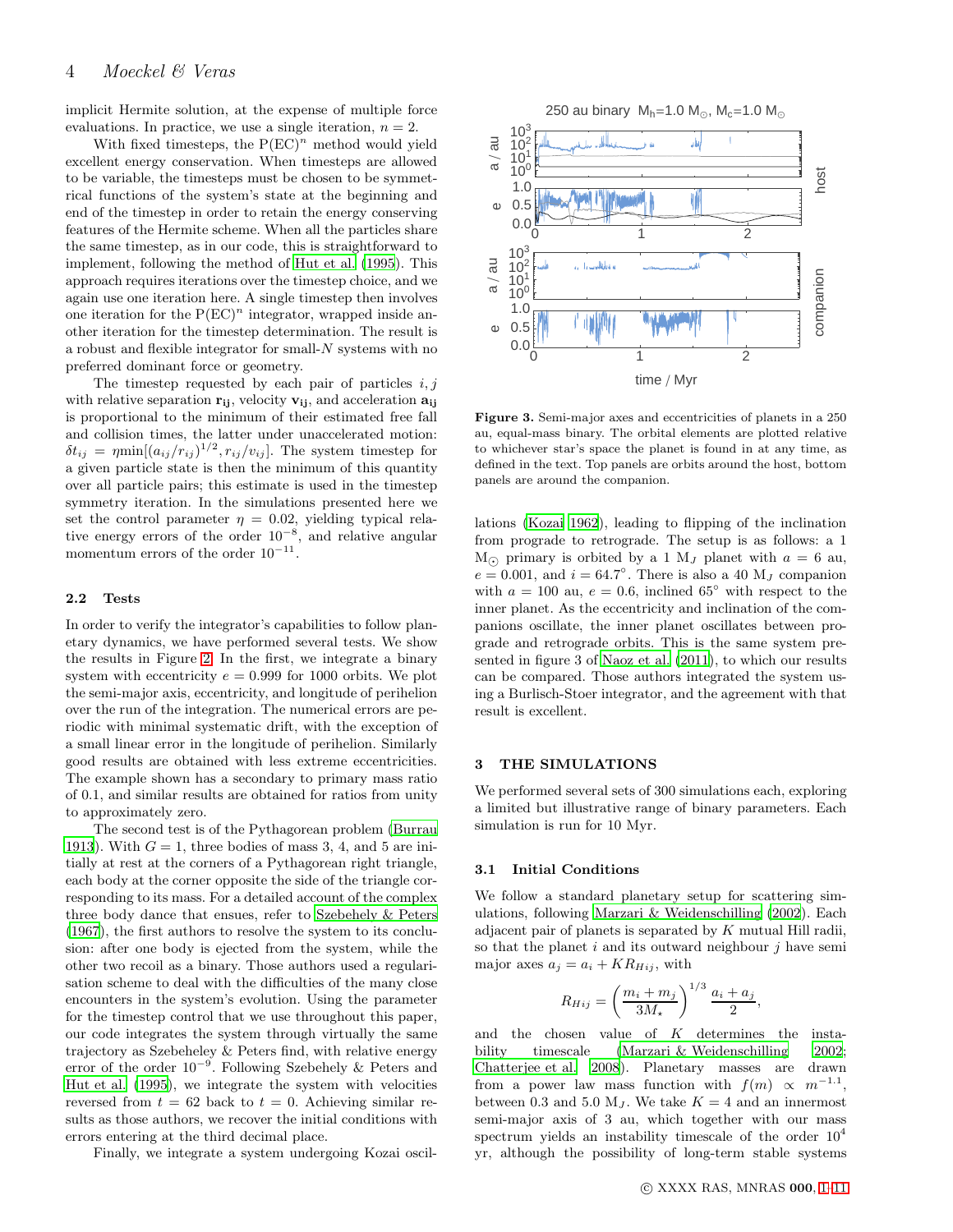| a / au | $M_h/M_{\odot}$ | $M_c/M_{\odot}$ | $\mathcal{N}_{scatter}$ | $N_{switch}$ | ejections   |                        |                        | collisions  |                           |                           |
|--------|-----------------|-----------------|-------------------------|--------------|-------------|------------------------|------------------------|-------------|---------------------------|---------------------------|
|        |                 |                 |                         |              | $N_{total}$ | $n_{switch}$           | $n_{bounce}$           | $N_{total}$ | $n_{switch}$              | $n_{bounce}$              |
| 250    | $1.0\,$         | $1.0\,$         | 249                     | 221          | 236         | 204 $(86\pm7\%)$       | 182 $(77^{+6}_{-5}\%)$ | 84          | 14 $(17^{+6}_{-4}\%)$     | $0(0^{+2.2}_{-0}\%)$      |
| 250    | 1.0             | 0.3             | 231                     | 199          | 220         | 192 $(87^{+7}_{-6}\%)$ | 138 $(63^{+6}_{-5}\%)$ | 67          | 4 $(6.0^{+4.7}_{-2.9})\%$ | $0(0^{+2.7}_{-0}\%)$      |
| 250    | 0.3             | 1.0             | 209                     | 200          | 226         | 185 $(82\pm6\%)$       | 174 $(77\pm6\%)$       | 43          | 10 $(23^{+10}_{-7})\%$    | 3 $(7.0^{+6.8}_{-3.8})\%$ |
| 1000   | 1.0             | 1.0             | 235                     | 185          | 215         | 180 $(84^{+7}_{-6}\%)$ | 133 $(62^{+6}_{-5}\%)$ | 69          | $1(1.4^{+1.4}_{-1.2})\%)$ | $0(0^{+2.2}_{-0}\%)$      |
| 1000   | $1.0\,$         | 0.3             | 227                     | 157          | 207         | 156 $(75^{+7}_{-6}\%)$ | 73 $(35^{+5}_{-4}\%)$  | 73          | 0 $(0^{+2.5}_{-0}\%)$     | 0 $(0^{+2.5}_{-0}\%)$     |
| 1000   | 0.3             | 1.0             | 165                     | 116          | 162         | 112 $(69\pm7\%)$       | 88 $(54\pm6\%)$        | 24          | 2 $(8.3^{+8.3}_{-5.3})\%$ | $0(0^{+7.7}_{-0}\%)$      |

<span id="page-4-0"></span>Table 1. Parameters and scattering results for the simulated binary systems. All binaries have zero eccentricity. The majority of scattering planetary systems experience a bouncing planet.

 $M_h$  and  $M_c$  are the masses of the host and the companion stars.  $N_{scatter}$  is the number of systems that scattered, out of 300 sets of initial conditions.  $N_{switch}$  is the number of planets that cross the  $L_1$  threshold at least once. In the 'ejections' and 'collisions' columns,  $n_{switch}$ and  $n_{bounce}$  are the number that cross  $L_1$  at least once and more than once, respectively; the percentages include Poisson confidence limits corresponding to a  $1\sigma$  Gaussian interval.



<span id="page-4-1"></span>Figure 4. Scatter plots of the time spent in the space around each star for all planets that bounced across the boundary between them. The zero point for the clock is the moment the planet first crosses over the threshold; all the time spent around host prior to being scattered across to the companion is not counted. The slight gridded appearance of points at small times is due to our time resolution for these plots, which is 250 years. The diagonal gray line shows equal time spent around each star. The error bars at the bottom and left show the median of the distribution, and the 16th and 84th centiles.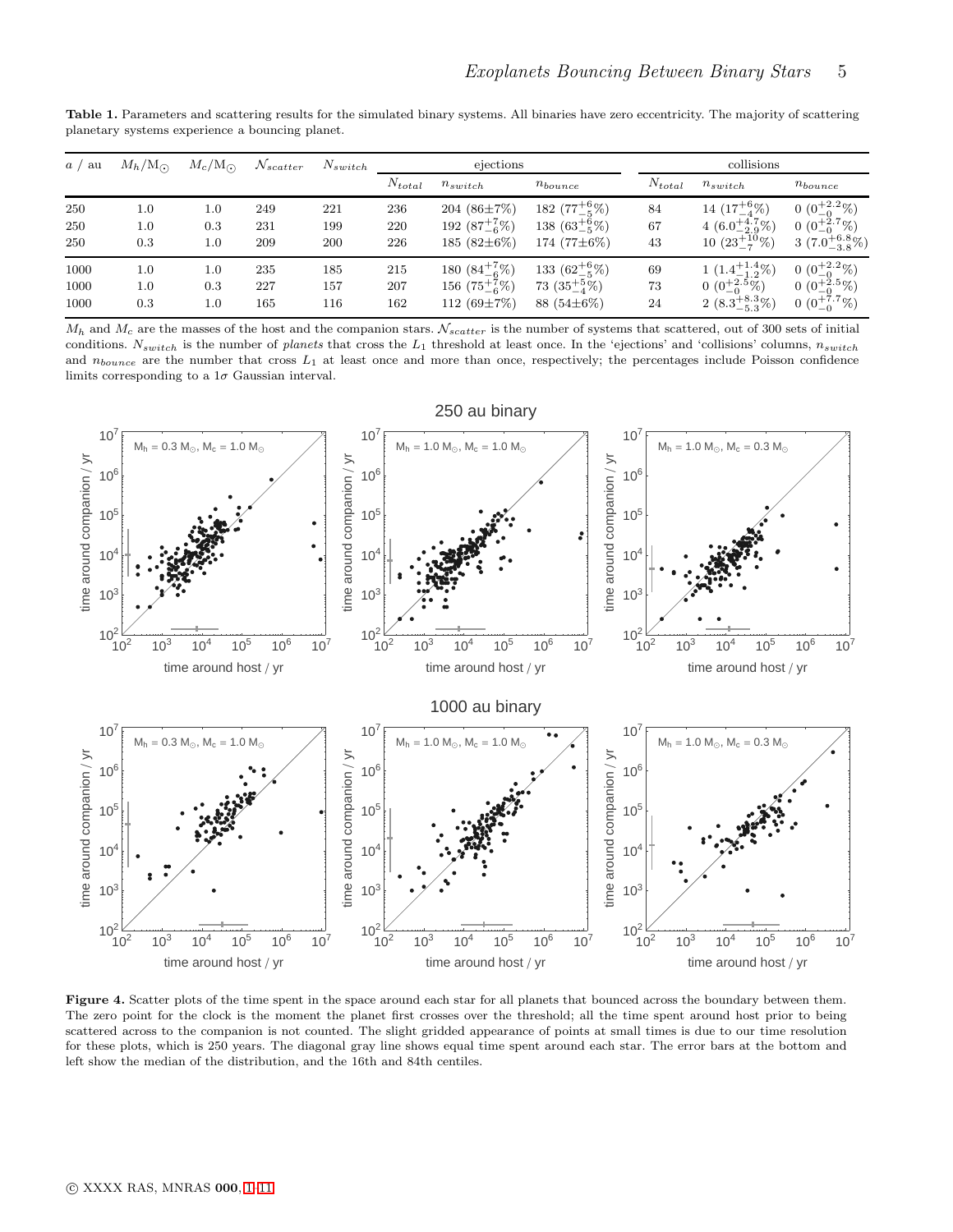exists with this setup. Eccentricities are initially zero, inclinations are uniformly distributed between  $0°$  and  $1°$ , and all the phase angles are randomized. Changing the planets' eccentricity and mutual inclinations will alter the instability timescale, but otherwise yield similar outcomes  $(e.g.$  Jurić & Tremaine 2008).

In this initial work, the binary system initially has zero eccentricity, and has semi-major axes of 250 or 1000 au. Small changes to these values are possible as the system evolves and planets are ejected or collide with the stars. The semi-major axis values are chosen to lie within the peak of the local binary separation distribution [\(Raghavan et al.](#page-10-10) [2010](#page-10-10)), but large enough that the planet formation process around a single star is probably not drastically affected by the presence of its binary companion. The masses of the planet hosting star and its binary partner (henceforth the 'host' and 'companion', respectively) are taken to be (1.0, 1.0), (1.0, 0.3), and (0.3, 1.0)  $M_{\odot}$ . We assume coplanarity between the the orbital plane of the binary and the planetary system; this should have only a secondary effect on the results, since planetary ejections from scattering do not occur strictly in the plane of the planetary system.

A planet is considered to be ejected if its distance from the binary center of mass exceeds  $5 \times 10^4$  au, a factor of  $\sim$  2 less than a typical distance at which galactic tides can cause escape over a typical main sequence lifetime [\(Tremaine](#page-10-25) [1993](#page-10-25)) but well beyond the region in which an appreciable number of planets may be scattered onto stable wide orbits [\(Veras et al. 2009](#page-10-26)). Collisions between bodies occur when their radii are detected to overlap; the planets are all 1.3 Jupiter radii, and the stars are 5 Solar radii. Using this large stellar radius enables us to avoid the regime where tidal interactions overly affect the dynamics. Mergers between bodies are momentum and mass conserving.

#### 3.2 Analysis and Characterisation

To assign a planet at any instant to one of the two stars, we use the following simple scheme: first, rotate the system about the binary's center of mass so that the stars are on the x-axis, and the binary's angular momentum is in the  $\hat{z}$ direction. The location of the binary's  $L_1$  Lagrange point is determined, and this is compared to the positions along the  $x$ -axis of the planets; whichever side of the  $L_1$  divide a planet lies on is its instantaneous host. Planets with distances from the binary center of mass greater than twice the separation of the binary components are tagged so that a planet on a long looping excursion, or one that has been ejected but not yet removed from the calculation, is not counted as being in orbit about either star.

While quite simple, this scheme is motivated by the symmetry of the allowed regions of space in the CR3BP (see Figure [1\)](#page-1-1). After subtracting off the orbital motion of the binary and appropriately nondimensionalising all velocities, masses, and distances, we also track an approximation to the Jacobian integral of each planet in the 3D CR3BP. In doing this we treat the host and its associated planets as a single body at their barycenter. While this serves to estimate when a planet has sufficient energy to transition between topologies of allowed orbits, it is not exact: the non-zero mass of the planets and small eccentricities in the binary orbit induced when a planet is ejected restrict this to an approximation. With the history of each planet's stellar residence recorded, we tally the number of times each planet crosses the  $L_1$  threshold, as well as the amount of time spent around each star. When a planet crosses the  $L_1$  threshold a single time, we say that it has 'switched'; if it crosses the threshold repeatedly, it has begun to 'bounce'.

The main questions we wish to answer here are: what fraction of scattered planets transition to the space surrounding the companion star, and how much time do they spend around the companion, or bouncing between the stars?

#### 3.3 250 au binary results

We turn first to the results for a 250 au binary. Table [2.2](#page-4-0) provides a summary of the outcomes from our simulations. For the systems with 1  $M_{\odot}$  hosts the number of systems that go unstable and scatter  $(\mathcal{N}_{scatter})$  during the 10 Myr of our simulations is about 230–250, i.e. 15 to 20 per cent of the runs have not yet scattered<sup>[4](#page-5-0)</sup>. The systems with a 0.3 M<sub> $\odot$ </sub> host seem to be more stable, with about 30 per cent unscattered. Some difference is expected; the instability timescale is dependent on the mass function [\(Chambers et al. 1996](#page-10-27); [Marzari & Weidenschilling](#page-10-22) [2002](#page-10-22)). Keeping the planetary mass function fixed while reducing the host mass is equivalent to shifting the planets to higher masses. The sense of the change in instability times we see is the same as in previous work: relatively more massive planets are stable for longer times when spaced as fixed multiples of their mutual Hill radii<sup>[5](#page-5-1)</sup>.

Looking at the number of planets that switch, we see that a large fraction of scattered planets will pass through the companion star's space; the number of switching planets  $N_{switch}$  is about 200 for all three binary setups. The overwhelming contribution to this category comes from planets that end up ejected from the binary and eventually removed from the calculation, shown as  $n_{switch}$  in the 'ejections' columns. For instance, 204 of the 221 planets that switch in the equal-mass binary runs end up ejected, with similar fractions for the other two mass ratios. Crossing the  $L_1$  threshold is symptomatic of a planet that is leaving the system. We illustrate one such system in Figure [3,](#page-3-1) which plots the semi-major axes and eccentricities of the planets with respect to whichever star's airspace they are in at the time. The scattering in this case takes place very early, and the planet shown by the blue line begins to transition back and forth. After an uninterrupted period of about 0.5 Myr around the companion, the final few bounces back to the host bring it into further interaction with the other planets, and its next trip through the companion's space ends with escape from the system.

Looking further at the ejected planets, note that the majority (about 85 per cent) cross over to the companion

<span id="page-5-0"></span><sup>4</sup> This fraction is consistent with the results of an identical planetary setup presented in [Moeckel & Armitage \(2012](#page-10-28)), integrated with MERCURY [\(Chambers 1999](#page-10-29)).

<span id="page-5-1"></span> $5$  [Chambers et al. \(1996](#page-10-27)) suggest that the instability timescale in a three planet system should vary independently of the planets' mass function when the planets' spacing is scaled as the onefourth power of their masses, rather than the one-third power in the Hill radius spacing scheme used here.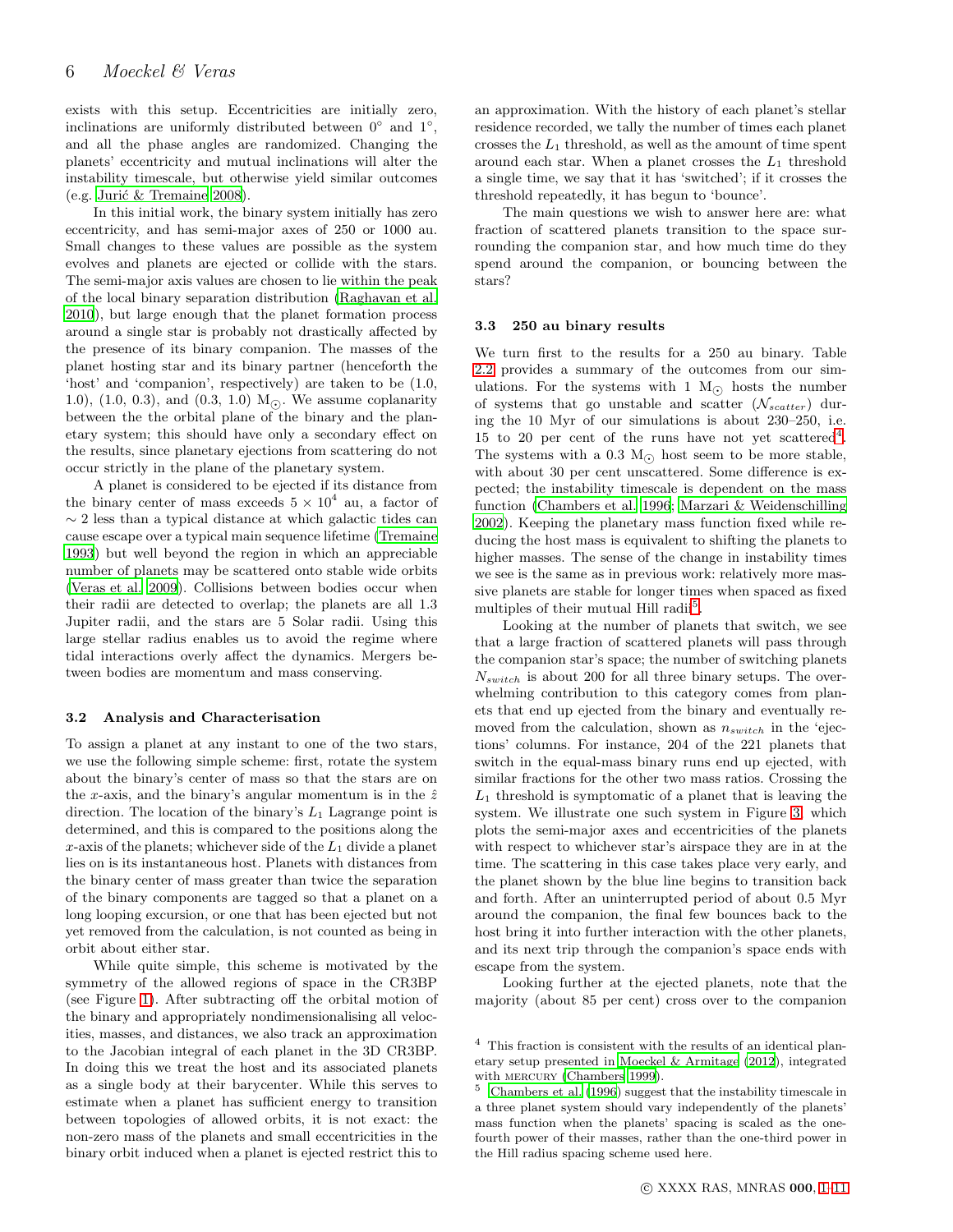on their way out of the system: ejection from the host star occurs predominantly through the space around  $L_1$  rather than the exterior Lagrange point. Furthermore, a majority of ejected planets (about 65 to 75 per cent) not only switch but bounce, traversing between stars multiple times. Escapers are not simply passing through the companion star's space, but rather orbiting there for some time before crossing back to the host, and so onward chaotically until they leave the system or interact further with the rest of the planets. Planets that ultimately collide with something are less interesting from a switching standpoint; very few collision partners are involved in intrabinary excursions.

The answer to the question of what percentage of ejected planets cross over to orbit the companion is evidently an interestingly large number: something like 85 per cent of escapers will switch. In Figure [4](#page-4-1) we address the time they spend in the space around each star by plotting the the time around the host versus the time around the companion for all stars that make the jump and return, with the clock starting from the moment they first pass through the  $L_1$  connection–i.e. we do not count time spent around the host prior to scattering. The diagonal line in the plots shows equal time around each star; the points cluster around this line in a clear correlation. The point lying near 1 Myr around each star in the equal mass case is the system shown in Figure [3.](#page-3-1) A more typical bouncing system is shorter lived, with fewer long term residencies about either star. There is a bias towards spending time around the more massive star in the unequal mass binary cases, but this is not a strong effect. There are a few outliers in each case with large times around the host. These are all cases where a planet made excursions to orbit around the companion, and at some point further interactions with the planets around the host changed the Jacobian integral of the wandering planet, re-isolating it around the host. These adjustments to the Jacobian integral are not possible when the planet is in orbit around the companion.

# 3.4 1000 au binary results

Overall, the results for the 1000 au binary are quite similar to the 250 au case. This is largely expected; the spacing of the planets, set at a fixed inner radius of 3 au, together with the physical radii of the bodies are the physical quantities that generate the ejection velocities of the planets. The ratio of the planets' semi-major axes around the host to the binary separation is very small for both of the binary sizes, and the orbits onto which the planets are launched when they begin bouncing should originate from similar points in space when the binary separation is taken as the length scale.The only remaining explanation for changes in the outcomes is the relation between the ejection velocities, a physical quantity set by the planetary dynamics, and the Jacobian integral. A planet with a given physical velocity and position relative to its host will have a lower Jacobian integral in a more widely spaced binary, since the dimensionless velocity is tied to the binary period.

What differences there are in the outcomes compared to the 250 au binaries are consistent with this picture. The percentage of ejected planets that switch are essentially the same for both binary separations, but the bouncing percentage is lower for the 1000 au binaries. A planet that at-



<span id="page-6-0"></span>Figure 5. The distribution of times that bouncing planets spend around each star in years (top panel) and binary orbital periods (bottom panel). Time around the host star are shown with solid lines, and time around the companion as dashed lines. The medians of the distributions are shown with arrows at the top of each plot.



<span id="page-6-1"></span>Figure 6. The bottom panel shows the distribution of the Jacobian integral  $C$  at the moment a planet first switches to the companion for the equal mass binaries.The top panel shows, in grey, the restricted regions of space in the synodic coordinate system of the CR3BP for three values: the median values of the 1000 and 250 au distributions, and the 75 centile of the 250 au runs.

tains the same ejection velocity from around its host in the 1000 au binary will have a more 'wide open' escape through the companion's exterior Lagrange point; this easier escape plausibly reduces the tendency to bounce back to the host.

The times spent around each star after bouncing begins are longer for the 1000 au systems. If the systems were simple rescalings of an identical dimensionless setup, this difference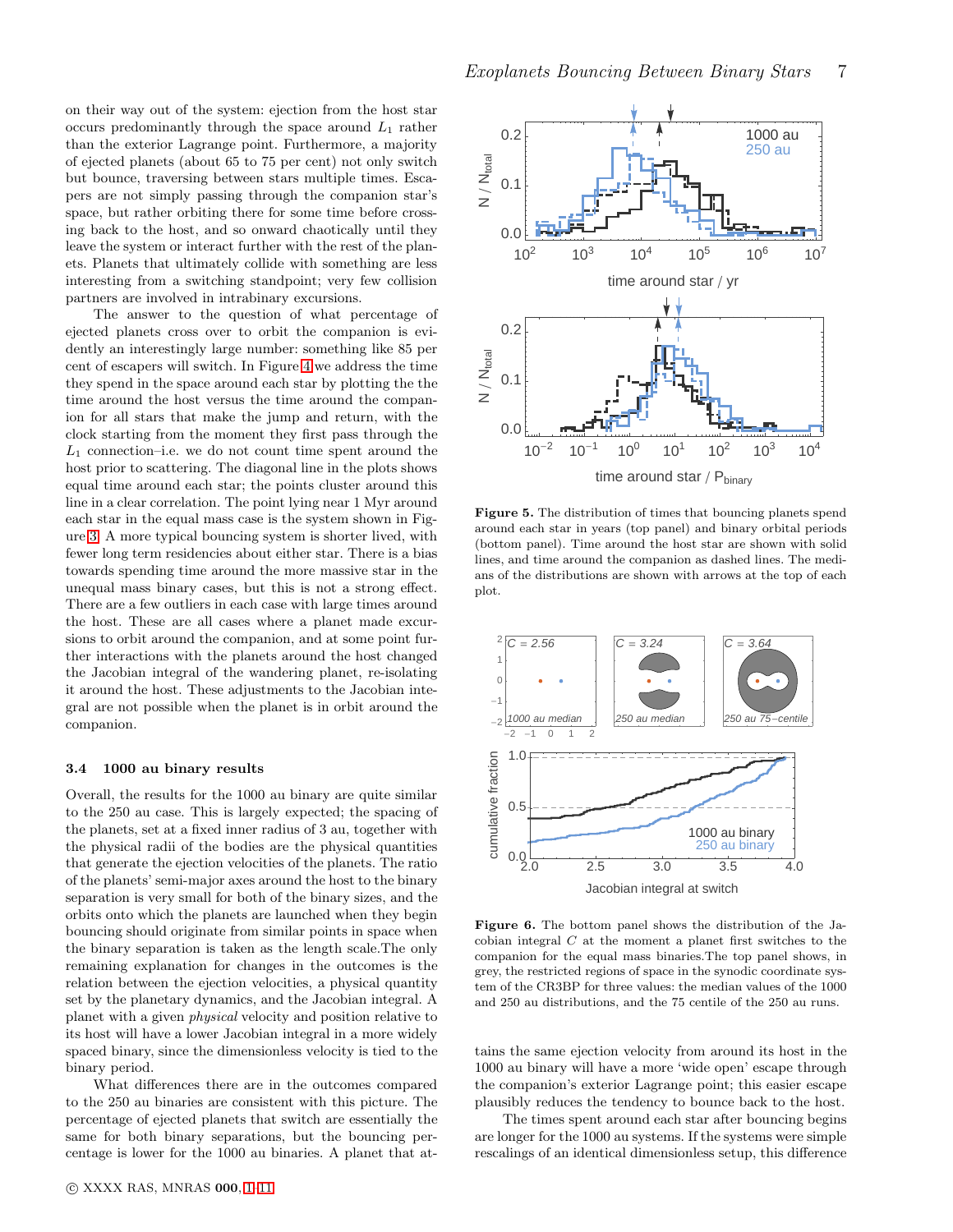should be eliminated by rescaling the time to the binary orbital period. We test this with the equal mass binary cases. In Figure [5](#page-6-0) we show the distributions of time spent around each star, which are roughly log-normal, for both binary separations. With time measured in the binary orbital period (the lower panel) the histograms become more similar, although the relative positions of the histogram peaks swap places. Once a planet has been launched by the internal dynamics of the planets around the host into the three-body system consisting of the binary and the ejected planet, the planets bouncing in the 250 au binary are longer lived relative to the binary's dynamical timescale. This is again consistent with the idea that the tighter binary's planets find themselves with a higher Jacobian integral, and less readily able to escape through the region surrounding the exterior Lagrange points.

We can directly test this idea by examining the distribution of the Jacobian integral  $C$  at the moment of a planet's first switch. In Figure [6](#page-6-1) we plot this distribution for the equal mass cases for both 1000 au and 250 au binaries. We also show the intersection with the binary's orbital plane of the zero-velocity surface associated with three values of the Jacobian integral: the median value for each binary separation, and the 75th centile of the 250 au binary. This latter value is about the 95th centile of the 1000 au runs. The critical value of the Jacobian integral when the  $L_1$  connection opens is  $C_1 = 4.0$ ; at  $C_{2,3} = 3.46$   $L_2$  and  $L_3$  open up. As noted earlier, the calculated value of  $C$  is not exact, due to small errors introduced by the inconsistencies with the 3D CR3BP in our actual setups. Despite these minor limitations, the difference in the distribution of  $C$  is clear; more planets around the 250 au binary have  $C_{2,3} < C < C_1$ , where access to the outside universe through the exterior Lagrange points is impossible without further perturbations from the remaining planets. In contrast, the great majority of switching planets in the 1000 au binary are free to escape the system.

Since we observe a dimensional universe, the longer physical timescale associated with the 1000 au binaries is of potential interest. In particular there are a handful of cases that spend long periods around the companion, either switching back and forth repeatedly or in rare cases ending up in a quasi-stable orbit about the companion. An example of the latter outcome is shown in Figure [7.](#page-7-0) In this case a planet bounces between stars for several Myr, before settling around the companion at about 3 Myr and staying there for the remainder of the simulation. We stress that this outcome is rare, and is not reliably stable. The semi-major axis of the planet around the companion is about 200 au, and the continued influence of the host star is evident in the eccentricity, which oscillates between about 0.5 and 0.95.

#### <span id="page-7-2"></span>3.5 Response of a planet around the companion

The orbits of stars passing through the companion's space, even those that are only bouncing for a very short amount of time, are characterised by high eccentricities. Of potential interest is the effect this may have on planets or discs around the companion. We examine this very briefly by conducting simulations identical to the 250 au, equal mass binary runs, but with the addition of a single planet around the companion. This planet has a mass of  $1 \, M_J$ , a semi-major axis 1000 au binary  $M_h = 1.0 M_{\odot}$ ,  $M_c = 1.0 M_{\odot}$ 



<span id="page-7-0"></span>Figure 7. Semi-major axes and eccentricities of planets in a 1000 au, equal-mass binary. The orbital elements are plotted relative to whichever star's space the planet is found in at any time, as defined in the text. The star that is ejected from the host settles into a quasi-stable orbit around the companion. Top panels are orbits around the host, bottom panels are around the companion.



<span id="page-7-1"></span>Figure 8. The change in orbital parameters of a single planet around the companion with  $e_0 = 0$ ,  $a_0 = 10$  au, measured at 10 Myr. These runs were with a 250 au binary and  $M_1 = M_2 = 1.0$  $M_{\odot}$ .

of 10 au, and zero eccentricity. This nearly blank slate of a planetary system records the effect of the wandering planets on planetary systems near the likely terrestrial and giant planet forming region around the companion.

The changes to the semi-major axis, eccentricity, and inclination at 10 Myr of this target planet are plotted in Figure [8.](#page-7-1) The majority of systems are relatively unaltered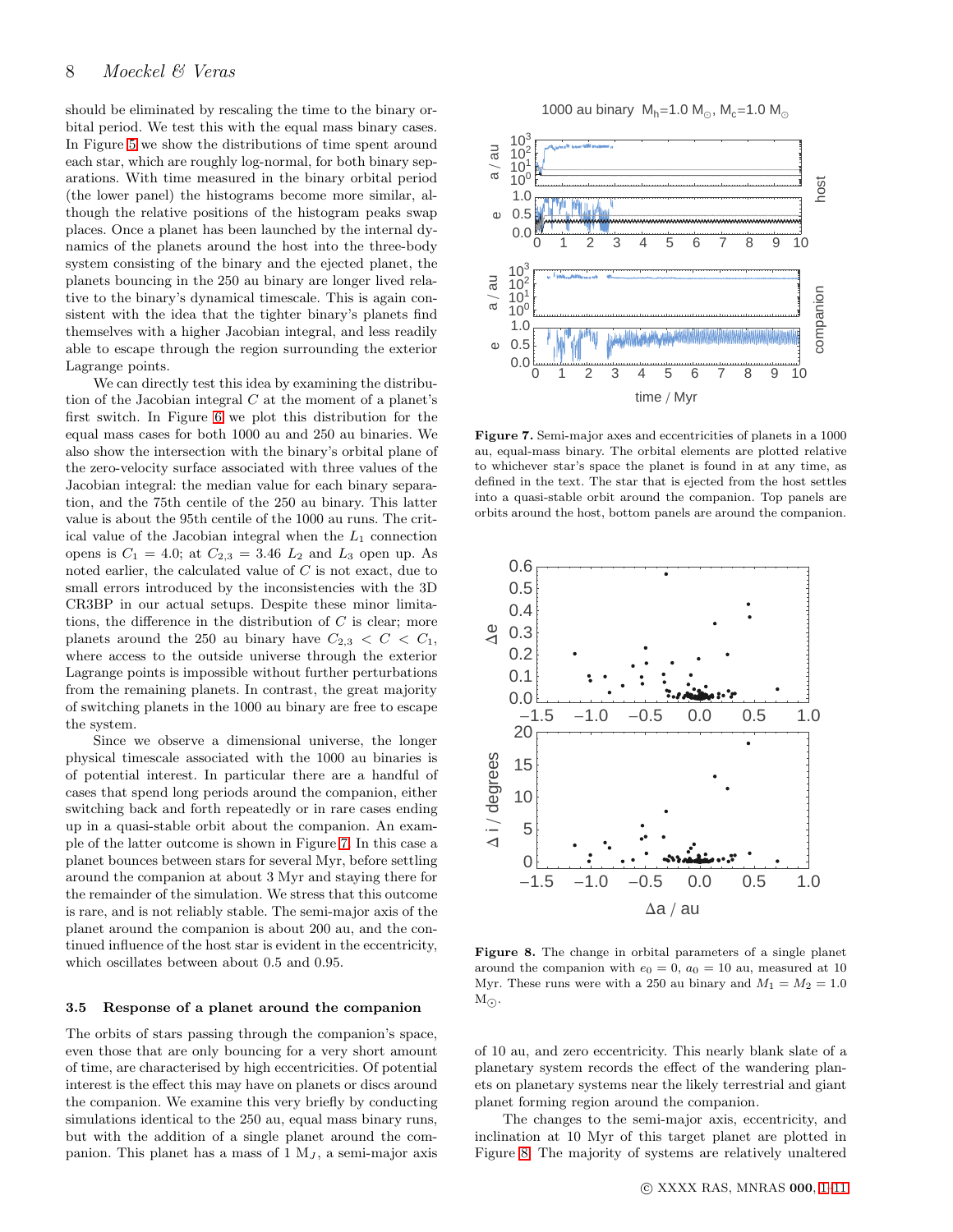



<span id="page-8-1"></span>Figure 9. As in Figure [4,](#page-4-1) the times spent around each star for bouncing systems in a 250 au binary, but with a single planet orbiting the companion. Top panels are orbits around the host, bottom panels are around the companion.

by the intruding planets, but of the order 10 per cent of these planets experience changes in semi-major axis of around 1 au, increases in eccentricity to tens of per cent, and inclination from a few to a few tens of degrees.

These changes to the single planet's orbit imply some change to the orbit of the intruding planet, possibly altering the time spent around each star. In Figure [9](#page-8-1) we show these times. There is very little change, except for the presence of a few systems that spend more time around the companion, filling in the space above the diagonal reference line. These are not very notable, with two exceptions. Twice the planet ejected from the host displaces the planet around the companion, taking its place and ejecting the companion's original planet from the system. These are the only two cases where the planet originally around the companion is ejected. One of these runs is shown in Figure [10.](#page-8-2) The interactions between the incoming planet and the companion's planet occur over about 0.5 Myr, culminating in the escape of that planet after briefly crossing over to the host system.

#### <span id="page-8-3"></span>3.6 Non-zero binary eccentricity

For simplicity, we have dealt exclusively with zero eccentricity binaries in this first work. The eccentricity distribution of long-period binaries spans all values; [Raghavan et al. \(2010](#page-10-10)) find a flat distribution up to  $e \sim 0.6$ , with the drop off above that value probably due at least in part to observational bias. Eccentricity in the binary may expected to change the results of this work; Hill stability of a test particle is a function of the massive bodies' eccentricity [\(Marchal & Bozis](#page-10-30) [1982](#page-10-30); [Holman & Wiegert 1999](#page-10-31); Szenkovits & Makó 2008), and this dependence could alter the timescale or qualitative nature of the scattered planet's trajectory in the binary. While will we defer a more complete study of the effect of



<span id="page-8-2"></span>Figure 10. Switching followed by planet displacement in a 250 au, equal-mass binary with a single planet in orbit around the companion. The orbital elements are plotted relative to whichever star's space the planet is found in at any time, as defined in the text. The star that is ejected from the host interacts with a planet originally around the companion, before ejecting it and settling into a stable orbit around the companion. The oscillations in that planet's eccentricity are due to interactions with the host star.

eccentric binaries on these results to other work, the results of one example case hint at the magnitude and character of the differences to expect.

We re-ran the 250 au equal mass case with a binary eccentricity of 0.75. The first point to note is that the closer approaches of the stars perturbed the planetary systems so that only 14 cases remained unscattered after the 10 Myr runs. This destabilizing effect is described in [Holman & Wiegert \(1999](#page-10-31)) and noted in [Marzari et al.](#page-10-11) [\(2005](#page-10-11)). Similarly to the latter authors, we find more planets ejected (per scattered system) at higher eccentricity;  $\sim 1.25$ per system compared to  $\sim 0.95$  in the zero eccentricity case. The fraction of ejected planets that cross L1 is similar, 89 per cent with  $e = 0.75$ . The number of bouncing planets is virtually the same at 76 per cent compared to 77 per cent in the circular runs. The times spent around the host and companion are smaller, by about a factor of 2. The introduction of moderate eccentricity appears to preserve the qualitative and many quantitative aspects of this work, though the detailed dependence of these results on the binary eccentricity deserves further attention. We note that as the binary periastron decreases to be comparable to the planet's semimajor axis the companion may take a more direct role in the scattering [\(Marzari et al. 2005](#page-10-11)), perhaps leading to a qualitative shift in the outcomes.

# <span id="page-8-0"></span>4 DISCUSSION AND FUTURE DIRECTIONS

A natural extension to this work would be to remove various restrictions of the CR3BP. For example, if the two stars are not bound to one another, but are hyperbolically scattering off of each other, then one may utilize the parabolic or hyperbolic restricted three-body problem [\(Luk'yanov 2010;](#page-10-33) [Sari et al. 2010](#page-10-34)) in order to determine the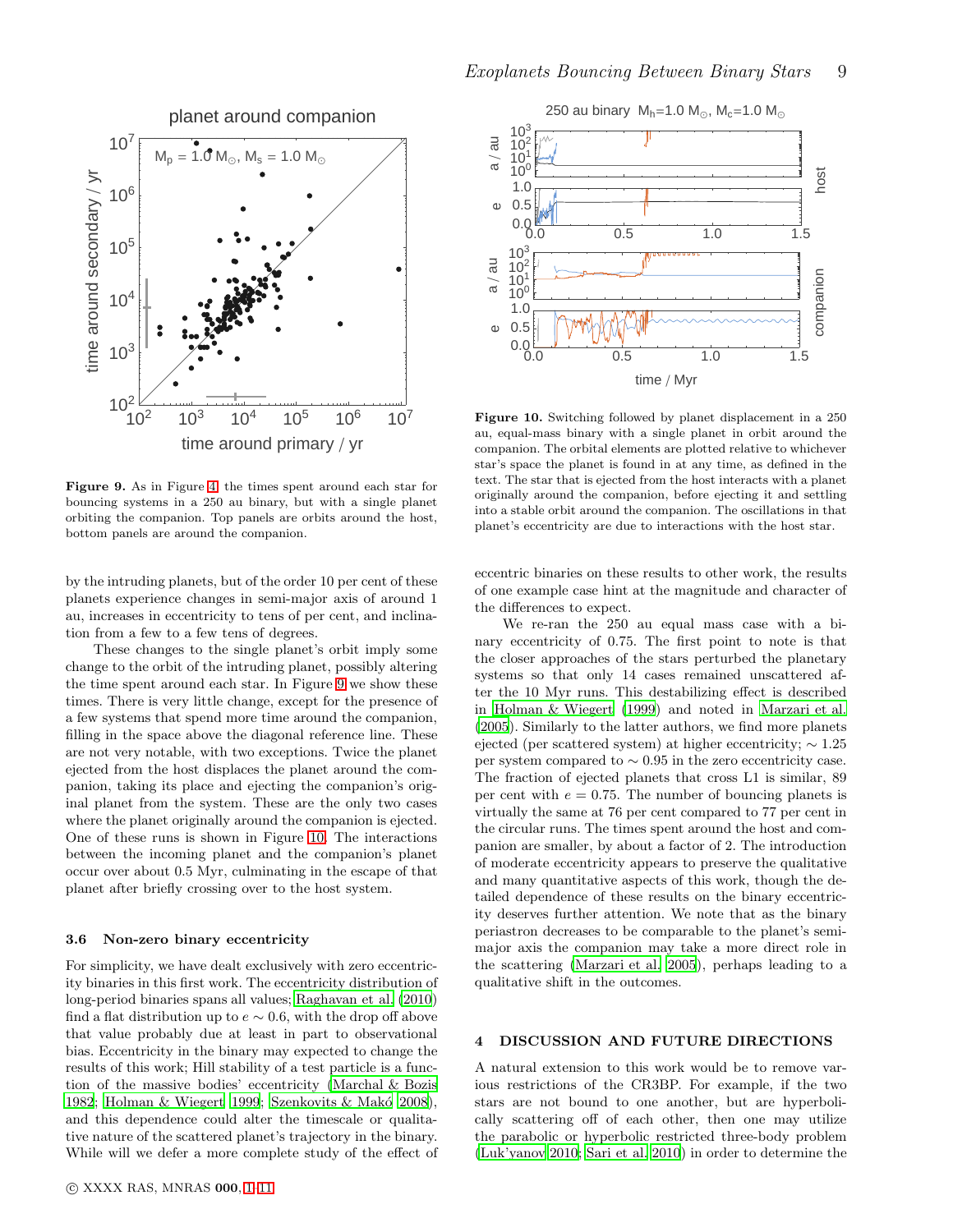resulting motion of the planet. However, as touched upon in section [3.6,](#page-8-3) a closer extension to our study would involve removing the circular orbit restriction but keeping the stars bound to each other. If the stellar masses orbit one another on an unchanging, eccentric orbit, then the Jacobian integral no longer exists but the 5 Lagrangian points still do [\(Szebehely & Giacaglia 1964;](#page-10-35) [Szebehely 1967\)](#page-10-36). The coordinate system traditionally adopted for this situation is nonuniformly rotating and pulsating; the zero-velocity surfaces change with time. The consequence is a system which is difficult to describe in simple closed analytical forms (e.g. [Contopoulos 1967](#page-10-37); [Delva & Dvorak 1979;](#page-10-38) [Gawlik et al. 2009](#page-10-39); [Hou & Liu 2011\)](#page-10-40) but can still admit escape and capture (e.g. [Bailey 1972](#page-9-5); [Huang & Innanen 1983;](#page-10-41) [Llibre & Pinol 1990;](#page-10-42) Makó & Szenkovits 2004).

In all of these situations, a star cannot capture a planet and retain it over the star's main sequence life without some additional dissipative force. In the traditional photogravitational restricted three-body problem [\(Radzievskii](#page-10-44) [1950](#page-10-44)), this force arises from the star's radiation on a massless dust particle. For a planet in a binary system, however, a non-negligible force might arise from additional planets (as briefly discussed in Section [3.5\)](#page-7-2) or from mass loss or gain from the stars or planet [\(Bekov 1988,](#page-9-6) [1991;](#page-9-7) [Luk'yanov](#page-10-45) [2009](#page-10-45); [Letelier & da Silva 2011](#page-10-46)). This situation is particularly relevant after one or both of the stars have left the main sequence, however the bouncing timescales we find here (typically less than a few Myr) are shorter than stellar evolution timescales. For a discussion of planetary transfer in post main sequence binary systems, see Kratter & Perets (2012, in preparation).

A more likely dissipative mechanism in the planet formation context is interactions with discs, either of protoplanets, debris, or gas. Scattering can occur when significant amounts of gas are still around the star [\(Moeckel & Armitage 2012\)](#page-10-28), and if the two stars of the binary are at similar stages in their lives a planet scattered over to the companion star could encounter a significantly dissipative medium. If dissipation is sufficient to strand the marauding planet around the companion star, the orbit would likely be a wide one, offering a way to produce giant planets in the inner regions of a disc and send them off to a wider orbit around a binary companion. This sort of scenario is probably most efficiently explored via a dissipative prescription of some sort in the CR3BP rather than direct integration of a hydrodynamic disc. Finally, while we have focused on planets themselves scattering across to the companion star in this work, other scattering events are likely in planet formation. Scattered planetesimals and exoplanetary analogues to our own outer Solar System structures (e.g. the Kuiper belt, or scattered disc objects) may be able to participate in jumping between stars in a similar fashion to what we have shown here.

The results of this work are arguably entertaining, but are they observable? The short timescales of active bouncing that we observe would suggest not; the consequences of planets bouncing back and forth are likely to be seen in the extensions discussed above, particularly a dissipative environment around the companion, which could lead to permanent capture of the scattered planet, or the introduction of a planetary system around both stars. The cursory examination of the response of a planet around the com-

panion that we performed here shows that a small but nonnegligible percentage of compact planetary systems could be perturbed by the intrusion of a scattered planet. There are many possible consequences of this: changes to the eccentricity of outer planets can propagate inwards through the system[\(Zakamska & Tremaine 2004\)](#page-10-47); two-planet systems in formally Hill stable configurations could be pushed into unstable architectures; mean motion resonances could be broken; and richer systems than the single planet that we simulated could be induced into scattering themselves, resulting in wholesale transfer of planets between the two stars. These are the topics of ongoing investigations.

# <span id="page-9-3"></span>5 CONCLUSIONS

Via direct integration of a planetary system around one member of a circular binary system, we have examined the idea that planets can be sent bouncing between the stars during planet–planet scattering. The internal dynamics of the planetary system can increase the energy of one or more planets, enabling it to cross over to the companion star from its host. We find that this is in fact a dominant outcome of scattering in a binary: about 70 to 85 percent of planets ejected from binaries in the separation range 250 to 1000 au will spend time around both stars before leaving the system entirely, and about 45 to 75 percent will bounce repeatedly back and forth. The amount of time spent bouncing is astronomically short: a few to tens of binary periods, although with some systems surviving hundreds to thousands of periods. We propose that the impact of this bouncing will most likely be seen in the response of the companion star's own planetary system, or with the inclusion of un-modeled dissipative forces, such as discs, around the companion.

# ACKNOWLEDGMENTS

Our thanks to Dan Fabrycky for a clear and useful referee's report, and to Kaitlin Kratter and Cathie Clarke for comments on the draft. Large portions of this work were performed using the Darwin Supercomputer of the University of Cambridge High Performance Computing Service [\(http://www.hpc.cam.ac.uk/\)](http://www.hpc.cam.ac.uk/), provided by Dell Inc. using Strategic Research Infrastructure Funding from the Higher Education Funding Council for England.

# **REFERENCES**

- <span id="page-9-5"></span>Bailey J. M., 1972, AJ, 77, 177
- <span id="page-9-0"></span>Barnes R., Greenberg R., Quinn T. R., McArthur B. E., Benedict G. F., 2011, ApJ, 726, 71
- <span id="page-9-1"></span>Barrow-Green J., 1997, Poincare and the three body problem
- <span id="page-9-6"></span>Bekov A. A., 1988, Sov. Ast., 32, 106
- <span id="page-9-7"></span>Bekov A. A., 1991, Sov. Ast., 35, 103
- <span id="page-9-4"></span>Burrau C., 1913, Astronomische Nachrichten, 195, 113
- <span id="page-9-2"></span>Burrows A., Marley M., Hubbard W. B., Lunine J. I., Guillot T., Saumon D., Freedman R., Sudarsky D., Sharp C., 1997, ApJ, 491, 856